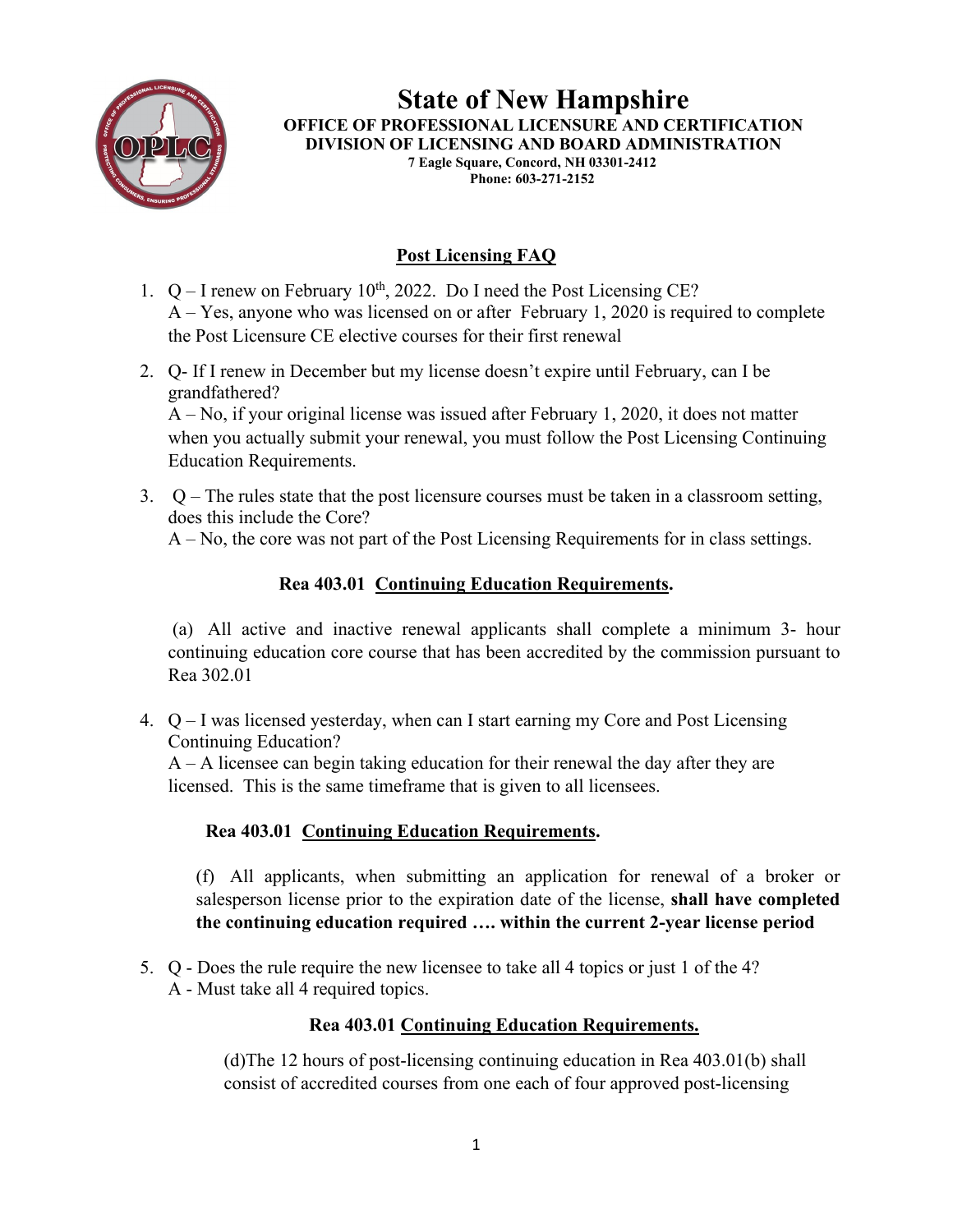course topics, and may include one or more additional accredited courses from approved optional post-licensing course topics.

6. Q - Does the Post Licensing requirement impact All new licensees or just new Salesperson licensees?

A- Only salespersons are required to take the new post licensing.

#### **Rea 403.01 Continuing Education Requirements.**

(c) A salesperson renewal applicant as defined in Rea 403.01(b), who is applying for his or her first renewal, shall complete post-licensing continuing education courses as designated by the commission to meet the applicant's 12 hours of continuing education elective courses in addition to the core course.

7. Q – Would this impact newly licensed individuals that came over through reciprocity? A - The rule does not distinguish between first time renewal licensees who obtained by reciprocity or not, therefore, all first-time renewal licensees are required to complete post-licensing.

#### **Rea 403.01 Continuing Education Requirements.**

(a) All active and inactive renewal applicants shall complete a minimum 3- hour continuing education core course that has been accredited by the commission pursuant to Rea 302.01.

(b) All renewal applicants whose licenses are on active status, and inactive licensees who are applying to have their licenses placed on active status, shall complete an additional 12 hours of continuing education elective courses accredited by the commission pursuant to Rea 302.01.

(c) A salesperson renewal applicant as defined in Rea 403.01(b), who is applying for his or her first renewal, shall complete post-licensing continuing education courses as designated by the commission to meet the applicant's 12 hours of continuing education elective courses in addition to the core course.

8. Q – I am a broker who received my reciprocal license after February 1, 2020, do I need to do the post licensure courses?

A – No, 403.01 (c) specifically states "A Salesperson applicant…"

## **Rea 403.01 Continuing Education Requirements.**

(c) A salesperson renewal applicant as defined in Rea 403.01(b), who is applying for his or her first renewal, shall complete post-licensing continuing education courses as designated by the commission to meet the applicant's 12 hours of continuing education elective courses in addition to the core course.